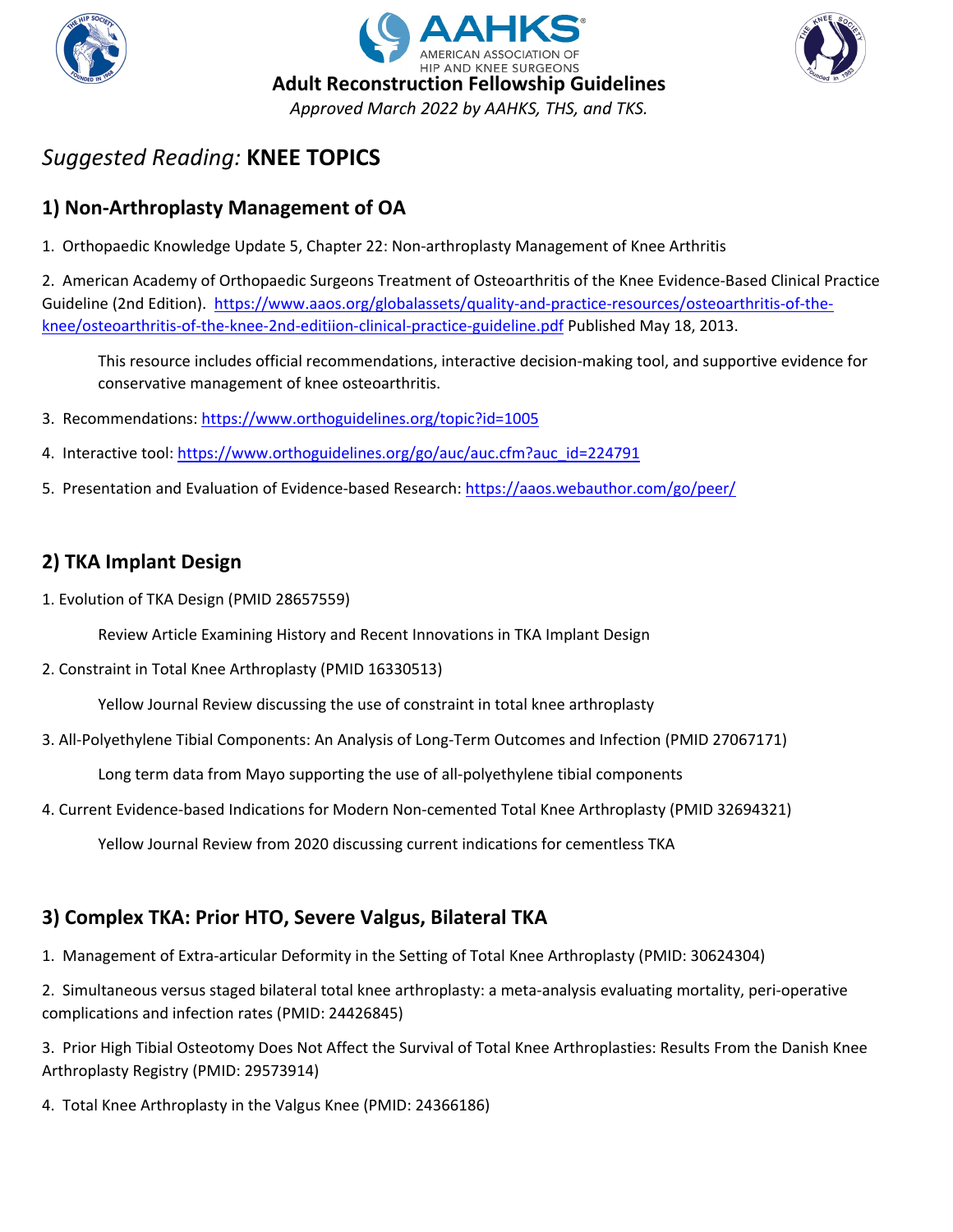





# **4) Failed TKA due to Instability and Stiffness**

1. Orthopaedic Knowledge Update 5: Chapter 21, Revision Total Knee Arthroplasty

2. Abdel MP, Pulido L, Severson EP, Hanssen AD: Stepwise surgical correction of instability in flexion after total knee replacement. Bone Joint J 2014;96-B(12):1644-1648.

This article describes a systematic approach to correcting flexion instability, including reduction of tibial slope, correction of malalignment, and improvement of condylar offset.

3. J Arthroplasty. 2020 Oct;35(10):3046-3054. Risk Factors for Mid-Flexion Instability After Total Knee Arthroplasty: A Systematic Review. Sravya P Vajapey, Robert J Pettit, Mengnai Li, Antonia F Chen, Andrew I Spitzer, Andrew H Glassman.

This study analyzed computational, cadaveric, and clinical studies for risk factors of mid-flexion instability after TKA. Of the six implant-related, six technique-related, and two patient-related factors, five were contradictory/inconclusive across studies. Overall, articular surface conformity and preoperative joint laxity emerged as important contributing factors.

4. Bone Joint J. 2016 Jan;98-B(1 Suppl A):116-9. Instability in total knee arthroplasty: assessment and solutions. J R Petrie, G J Haidukewych

This article reviews strategies for pre- and intra-operative assessment, as well as surgical management of the unstable TKA.

5. Orthopedics. 2011 Sep 9;34(9):e519-21. Instability in primary total knee arthroplasty. Daniel J Del Gaizo, Craig J Della Valle

This article reviews the types, causes, and treatments of instability after TKA.

6. J Knee Surg. 2015 Apr;28(2):119-26. Stiffness after total knee arthroplasty. Jorge Manrique, Miguel M Gomez, Javad Parvizi

This article reviews risk factors, evaluation, and treatment for stiffness following TKA.

7. J Arthroplasty. 2018 Jul;33(7S):S177-S181. Epub 2018 Mar 23. Revision Total Knee Arthroplasty for Arthrofibrosis. Richard W Rutherford, Jason M Jennings, Daniel L Levy, Thomas J Parisi, J Ryan Martin, Douglas A Dennis

This retrospective study describes the outcomes of revision for stiffness in 46 TKAs. Range of motion and Knee Society Scores improved significantly, but the complication and reoperation rates were high (28.2% and 17.4%, respectively).

8. J Arthroplasty. 2018 Sep;33(9):3049-3055. Epub 2018 Apr 30. Efficacy of Revision Surgery for the Treatment of Stiffness After Total Knee Arthroplasty: A Systematic Review. Jordan S Cohen, Alex Gu, Nicole S Lopez, Mindy S Park, Keith A Fehring, Peter K Sculco

This article is a systematic review of 10 studies on stiffness following TKA. The authors identify the etiologies, including component malposition, malalignment, overstuffing, aseptic loosening, arthrofibrosis, patella baja, and heterotopic ossification. The majority of studies reported improved range of motion and functional scores, but data is insufficient to predict which patients are most likely to benefit from revision.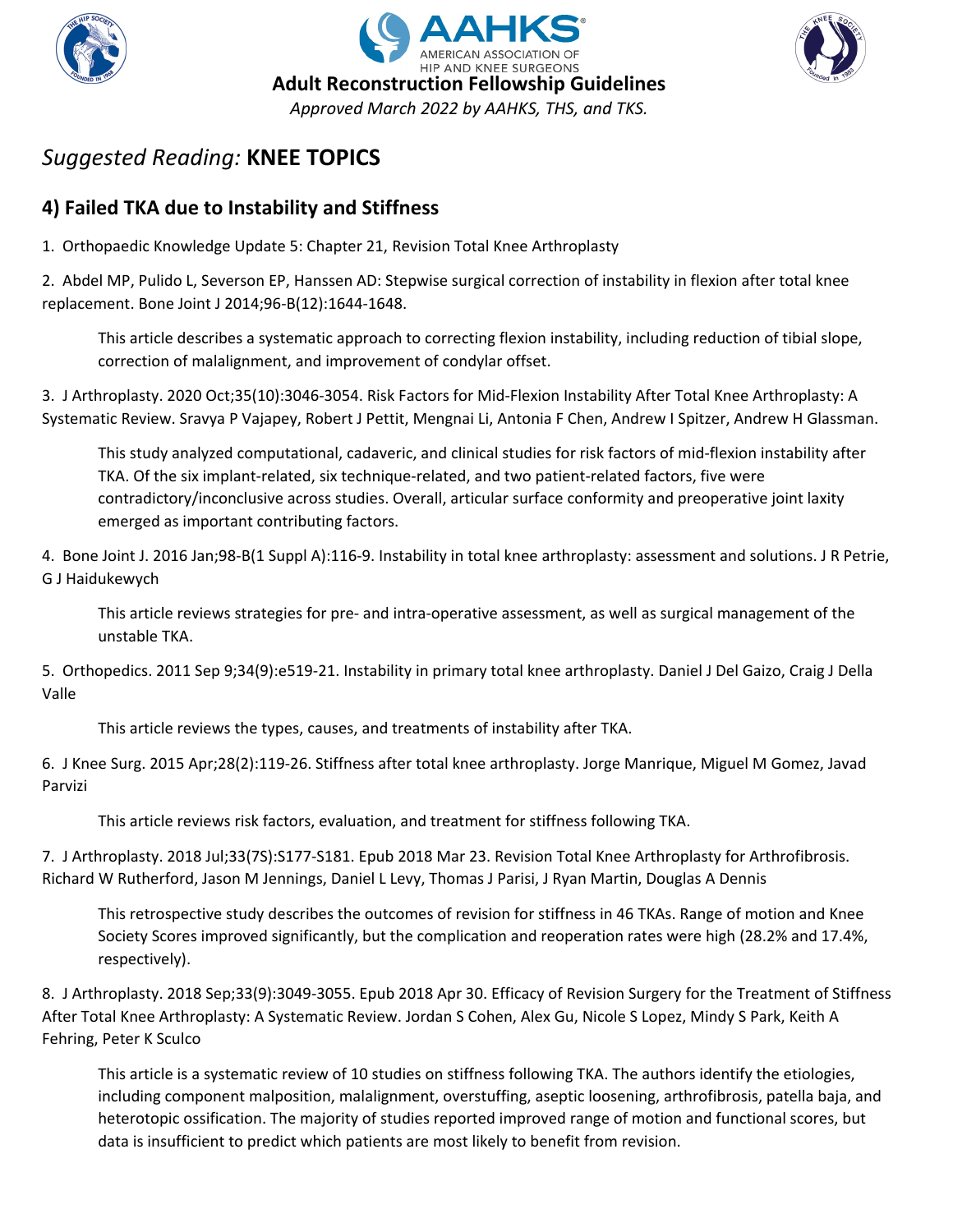





# **5) Conversion UKA to TKA**

1. Why Do Medial Unicompartmental Knee Arthroplasties Fail Today? (PMID 26725134)

2. Effect of Surgical Caseload on Revision Rate Following Total and Unicompartmental Knee Replacement (PMID 26738897)

3. Conversion of a unicompartmental knee arthroplasty to a total knee arthroplasty: can we achieve a primary result? (PMID 28042121)

- 4. Management of the Failed Medial Unicompartmental Knee Arthroplasty (PMID 30113345)
- 5. Videos:
	- Conversion UKA to TKA [https://aahkszoom.s3.amazonaws.com/Focal/FOCAL+Session+3+-+OrthoCarolina\\_Dr.+Springer\\_.mp4](https://aahkszoom.s3.amazonaws.com/Focal/FOCAL+Session+3+-+OrthoCarolina_Dr.+Springer_.mp4)

# **6) TKA Fixation Methods: Cement vs. Cementless**

1. Journal of Arthroplasty Sept 2015 30 (9 Supp) 55-58 *PMID 26118567*

To Cement or Not- 2 year results of prospective randomized study comparing cemented vs cementless TKA.

2. Bone and Joint Journal March 2013 95-B(3) 295-300 PMID 23450010

Cementing techniques for the tibial component in primary total knee replacement.

### **7) Knee Periprosthetic Fractures**

- 1. JOT. 2020 May 25;21(1):7. PMID: 32451839
- 2. JAAOS. 2019 Oct 1;27(19):e867-e875 PMID: 30939565
- 3. JAAOS. 2017 Sep;25(9):624-633 PMID: 28837455
- 4. JAAOS. 2018 Apr 15;26(8):e167-e172 PMID: 29528870
- 5. JAAOS. 2017 Apr;25(4):e63-e69. PMID: 28252475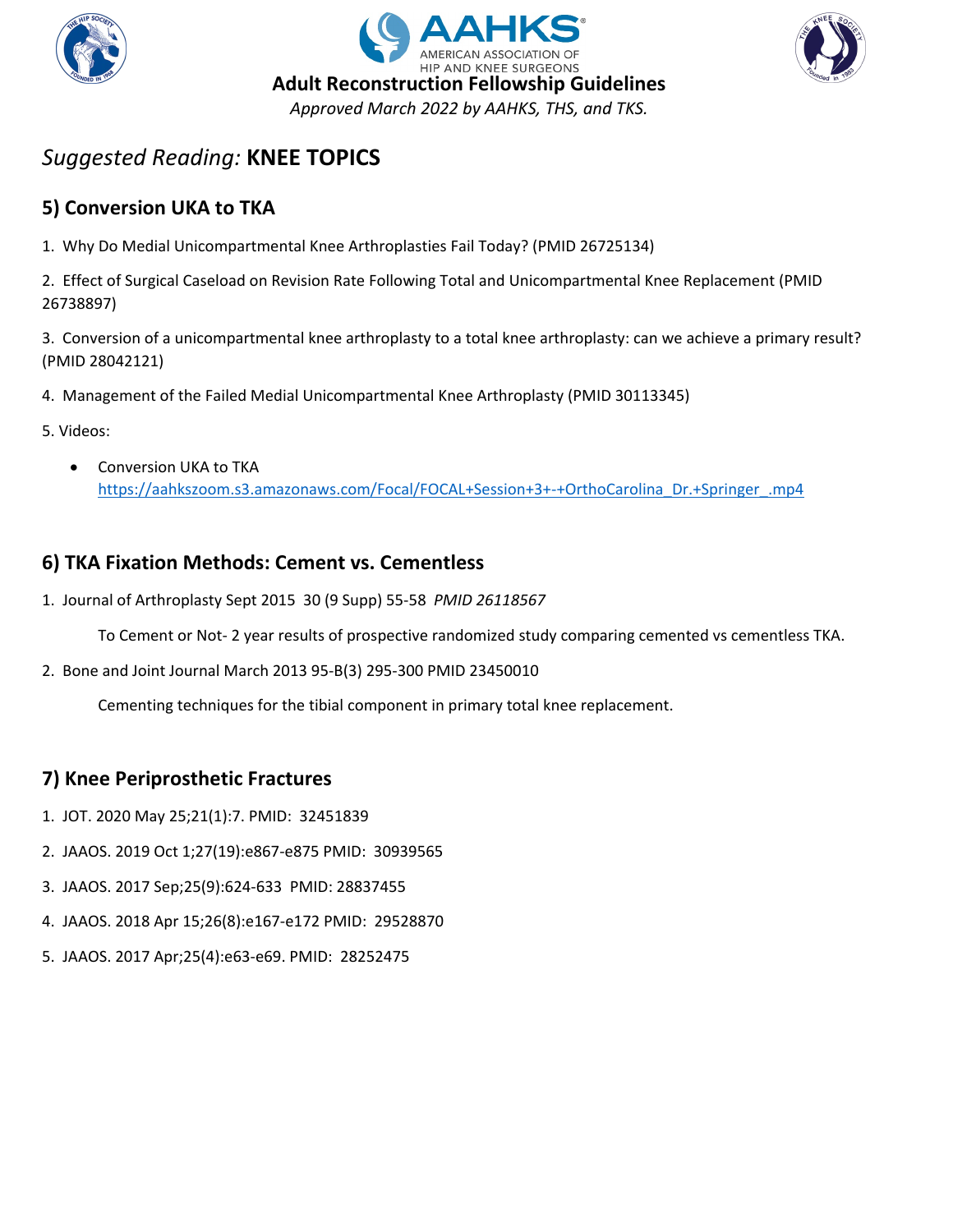





# **8) Surgical Approaches**

1. Orthopaedic Knowledge Update 5, Chapter 8: Minimally Invasive Surgical Approaches to Knee Arthroplasty

2. Kazarian GS, Siow MY, Chen AF, Deirmengian CA. Comparison of Quadriceps-Sparing and Medial Parapatellar Approaches in Total Knee Arthroplasty: A Meta-Analysis of Randomized Controlled Trials. J Arthroplasty. 2018 Jan;33(1):277-283. doi: 10.1016/j.arth.2017.08.025. Epub 2017 Aug 30.

PMID: 28947369. Annotation: This study is a meta-analysis of randomized control trials comparing a quad-sparing approach to the knee versus a medial parapatellar approach. Primary outcome measure was long-term outcomes and short-term outcomes were a secondary measure. Eight randomized control trials including 579 TKAs were included. Quad-sparing approach had statistically increased outliers in mechanical axis and was found to have statistically significant increases in surgical and tourniquet time. Overall, the quad-sparing approach fails to demonstrate clinically significant advantage and has shown an increased incidence of implant malalignment.

3. Verburg H, Mathijssen NM, Niesten DD, Verhaar JA, Pilot P. Comparison of Mini-Midvastus and Conventional Total Knee Arthroplasty with Clinical and Radiographic Evaluation: A Prospective Randomized Clinical Trial with 5-Year Follow-up. J Bone Joint Surg Am. 2016 Jun 15;98(12):1014-22. doi: 10.2106/JBJS.15.00654.

PMID: 27307362. Annotation: This study is a prospective randomized control trial evaluating radiographic and clinical outcomes of the mini-midvastus (MMV) approach vs. the conventional medial parapatellar. 100 TKA patients were randomly assigned to either MMV or conventional approach and were evaluated for KOOS, OKS, KSS, and SF-12 scores at 6 weeks, 1, 2, and 5 years post-op. A CT scan was done at 2 years post-op to assess malalignment. MMV group had 3 complications including two lateral femoral condyle fracture and a partial patella tendon laceration. Radiographs and CT scans showed no difference between MMV and conventional approach group. There was no different in KOOS, OKS, KSS, and SF-12 at any time period of follow up. This concluded that in the short term post-op period, there is no difference between MMV and conventional knee approach.

4. Chun KC, Kweon SH, Nam DJ, Kang HT, Chun CH. Tibial Tubercle Osteotomy vs the Extensile Medial Parapatellar Approach in Revision Total Knee Arthroplasty: Is Tibial Tubercle Osteotomy a Harmful Approach? J Arthroplasty. 2019 Dec;34(12):2999-3003. doi: 10.1016/j.arth.2019.07.015. Epub 2019 Jul 13.

PMID: 31401038. Annotations: This study is a retrospective study that compared clinical and radiographic results between an extensive medial parapatellar (EMP) approach and a tibial tubercle osteotomy (TTO). 31 patients underwent a TTO and 35 patients underwent an EMP approach. Outcome measures include knee range of motion, KSS, Hospital for Special Surgery scores, radiographically measured femorotibial alignment and patellar height, and complication rates. There was no statisticaly difference in post-operative ROM, KSS, HSS scores, femorotibial angles, and Insall-Salvati ratios.

- Surgical Approaches MIS, Subvastus, Midvastus, Scott Sporer, MD Rush University <https://www.vumedi.com/video/surgical-approaches-mis-subvastus-midvastus/>
- MIS Subvastus Surgical Technique for TKA, Zimmer Biomet <https://www.vumedi.com/video/mis-subvastus-surgical-technique-for-total-knee-arthroplasty/>
- Low Mid-Vastus Approach for Primary TKA, Thomas Vail, MD UCSF <https://www.vumedi.com/video/low-mid-vastus-approach-for-primary-tka/>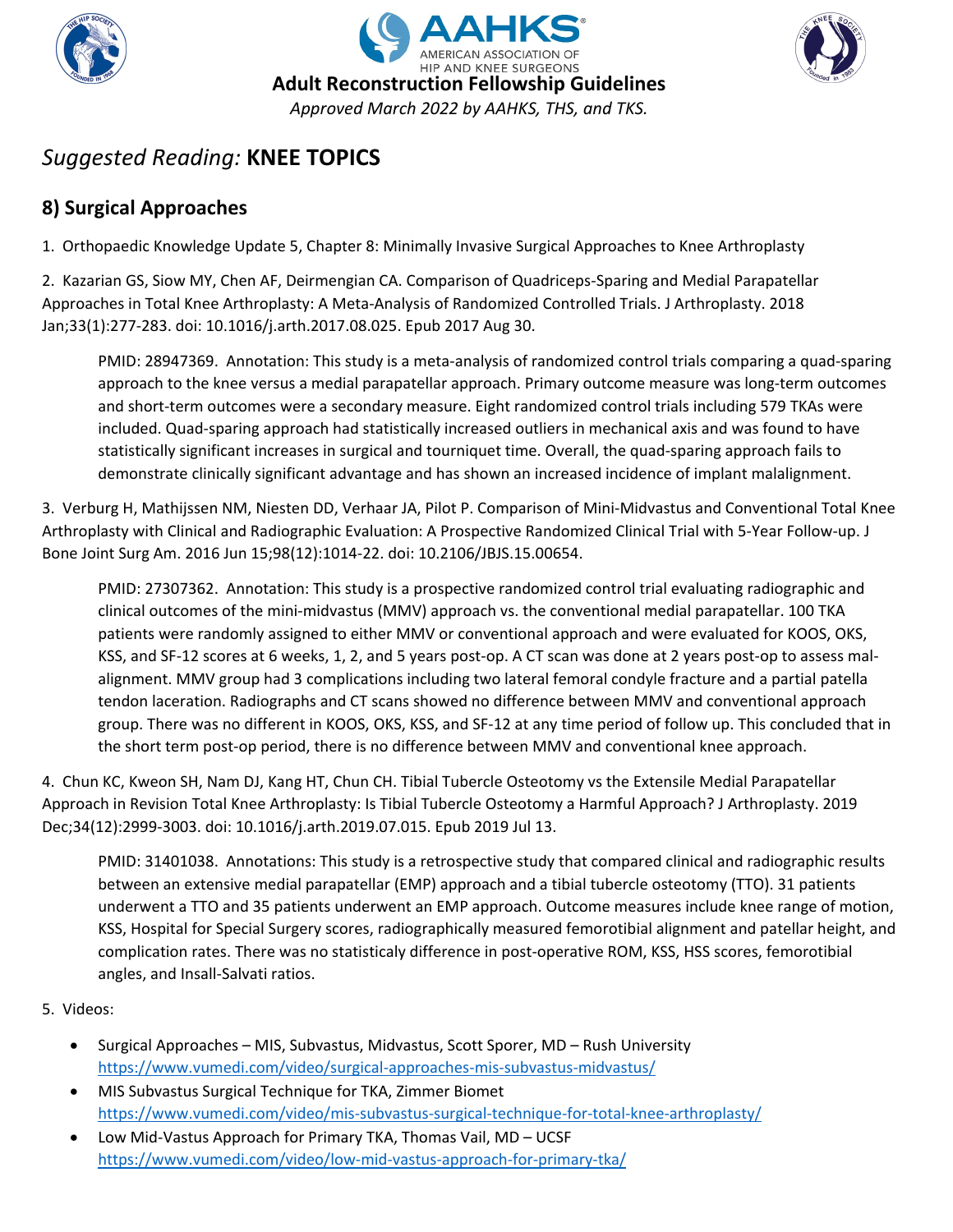





# **9) Patella Resurfacing vs. Non-Resurfacing**

1. Maradit-Kremers H, Haque OJ, Kremers WK, Berry DJ, Lewallen DG, Trousdale RT, Sierra RJ. Is Selectively Not Resurfacing the Patella an Acceptable Practice in Primary Total Knee Arthroplasty? J Arthroplasty. 2017 Apr;32(4):1143- 1147. doi: 10.1016/j.arth.2016.10.014. Epub 2016 Oct 20.

#### PMID: 27876254.

This study is a retrospective study at a single institution looking at 21,371 TKA procedures from 1985-2010. The purpose of the study was to assess long term outcomes associated with selectively not resurfacing the patella. Primary outcome measures were rates of complications and all cause revision. After adjusting for femoral component types and operative diagnosis, not resurfacing the patella had similar results compared to routine resurfacing. The one exception was groups with a thin patella after resurfacing had increased complications and revisions.

2. Longo UG, Ciuffreda M, Mannering N, D'Andrea V, Cimmino M, Denaro V. Patellar Resurfacing in Total Knee Arthroplasty: Systematic Review and Meta-Analysis. J Arthroplasty. 2018 Feb;33(2):620-632. doi: 10.1016/j.arth.2017.08.041. Epub 2017 Sep 6.

#### PMID: 29032861.

This study is a systemic review and meta-analysis comparing studies in the literature regarding outcomes of resurfaced and non-resurfaced patellas. Only level 1 and 2 studies were included that were published in peer review journals. Primary outcome measures were complications, all cause revisions, Knee Society Scores (KSS) and Hospital for Special Surgery (HSS) knee scores.17 of 1636 TKA had patella resurfaced and 118 of 1699 TKA had unresurfaced were re-operated which was statistically significant ( $p < 0.00001$ ). The resurfaced group had statistically significant higher KSS and HSS scores compared to the unresurfaced group.

3. Weeks CA, Marsh JD, MacDonald SJ, Graves S, Vasarhelyi EM. Patellar Resurfacing in Total Knee Arthroplasty: A Cost-Effectiveness Analysis. J Arthroplasty. 2018 Nov;33(11):3412-3415. doi: 10.1016/j.arth.2018.07.001. Epub 2018 Jul 10.

#### PMID: 30122432.

This study is a cost-effectiveness analysis of patella resurfacing in a TKA. The study used a model of 3 postoperative states (1) well, (2) patellofemoral pain, and (3) serious adverse event. Effectiveness outcome was the quality adjusted life years. Unresurfaced patella result in roughly  $\sim$  \$400 more in cost and lower quality adjusted life years (< 1 year) at 14 year follow up thus showing patella resurfacing is more cost effective mostly due to decreased revision rates.

- The Rationale and Technique of Resurfacing the Patella, Denis Nam, MD <https://www.vumedi.com/video/the-rationale-and-technique-of-resurfacing-the-patella/>
- Should I resurface All, Select? What is the Data? Michael Meneghini, MD <https://www.vumedi.com/video/should-i-resurface-all-select-what-is-the-data/>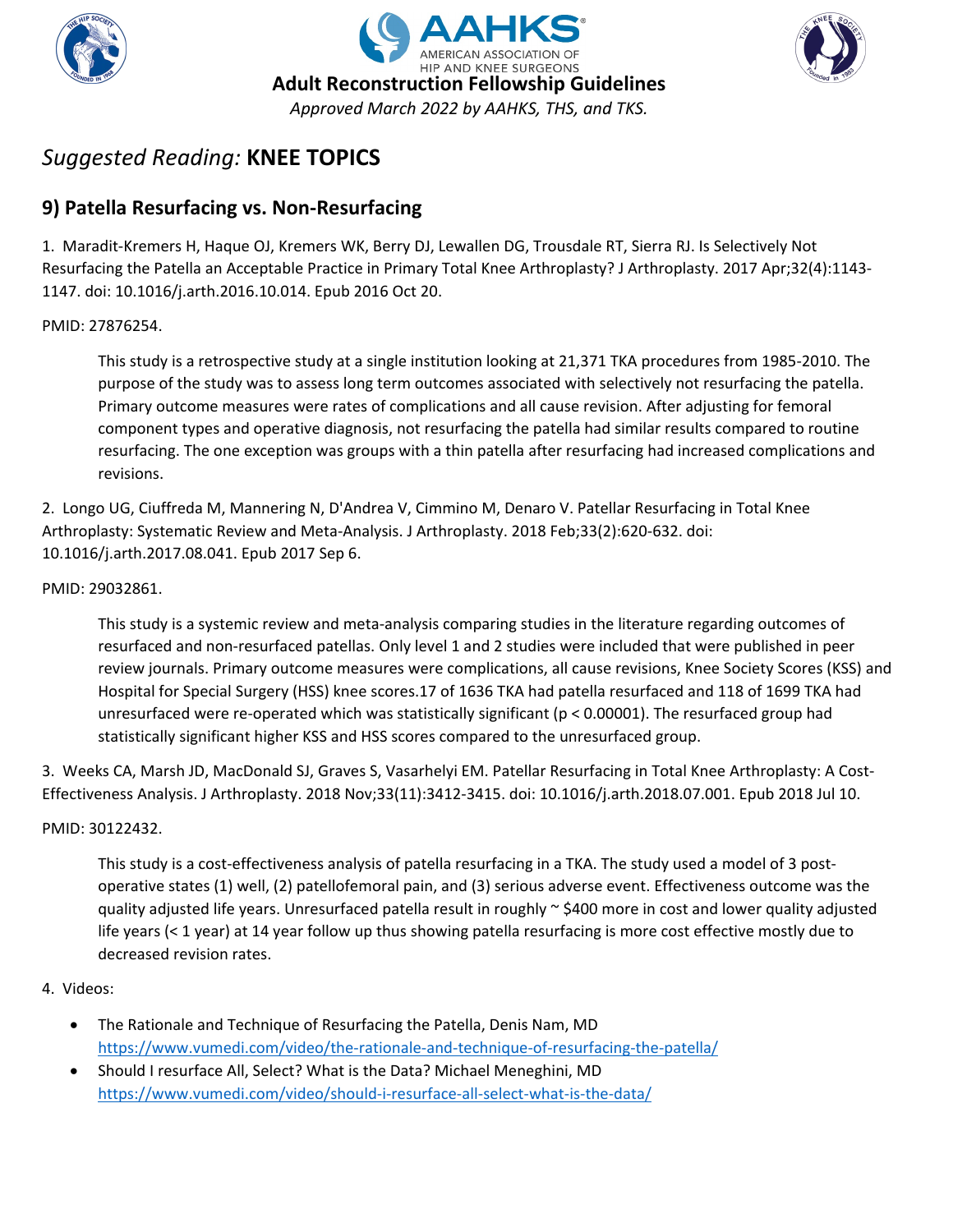





### **10) Infection; Knee Diagnosis**

1. Orthopaedic Knowledge Update 6, Chapter 15: Infection, Pages 171-182

Diagnosis on page 174.

2. Orthopaedic Knowledge Update 6, Chapter 27: Revision Total Knee Arthroplasty Pages 349-376

Evaluation of the Problem TKA on pages 353-355.

3. The Knee- Reconstruction, Replacement and Revision (Parvizi et.al)

#### **Section 5: Revision Knee Arthroplasty**

- Chapter 101: Diagnosis of Periprosthetic Joint Infection: *Serology*
- Chapter 102: Diagnosis of Periprosthetic Joint Infection: *Molecular Techniques*
- Chapter 103: Diagnosis of Periprosthetic Joint Infection: *Culture*
- Chapter 104: Diagnosis of Periprosthetic Joint Infection: *Frozen Section*
- Chapter 105: Diagnosis of Periprosthetic Joint Infection: *Imaging*
- Chapter 106: Diagnosis of Periprosthetic Joint Infection: *Local Infusion Therapy*
- Chapter 107: Diagnosis of Periprosthetic Joint Infection: *Irrigation and Debridement*

4. Goswami K, Parvizi J, Maxwell Courtney P. Current Recommendations for the Diagnosis of Acute and Chronic PJI for Hip and Knee-Cell Counts, Alpha-Defensin, Leukocyte Esterase, Next-generation Sequencing. Curr Rev Musculoskelet Med. 2018 Sep;11(3):428-438. doi: 10.1007/s12178-018-9513-0. PMID: 30062484; PMCID: PMC6105482.

The purpose of this review is to provide an update about the diagnostic recommendations for PJI and cover a selection of emerging diagnostic tools. There is increasing evidence to support the measurement of selected biomarkers in serum and synovial fluid, such as alpha-defensin, D-dimer, and interleukin-6. Finally, the emerging utility of next-generation sequencing for pathogen identification is discussed. This paper describes current recommendations and emerging tests for the diagnosis of PJI.

5. Parvizi J, Ghanem E, Sharkey P, Aggarwal A, Burnett RS, Barrack RL. Diagnosis of infected total knee: findings of a multicenter database. Clin Orthop Relat Res. 2008 Nov;466(11):2628-33. doi: 10.1007/s11999-008-0471-5. Epub 2008 Sep 10. PMID: 18781372; PMCID: PMC2565043.

At the present time, diagnosis remains dependent on clinical judgment and reliance on standard clinical tests including serologic tests, analysis of aspirated joint fluid, and interpretation of intraoperative tissue and fluid test results. In view of the scope of this important problem and the limitations of previous reports, a large database was assembled of all revision TKA performed at three academic referral centers in order to determine the current status of diagnosis of the infected TKA utilizing commonly available tests. Intraoperative cultures should not be used as a gold standard for PJI owing to high percentages of false-negative and false-positive cases. When combined with clinical judgment, total white cell count and percentage of neutrophils in the synovial fluid more accurately reflects PJI and when combined with hematologic exams safely excludes or confirms infection.

*Continued on next page…*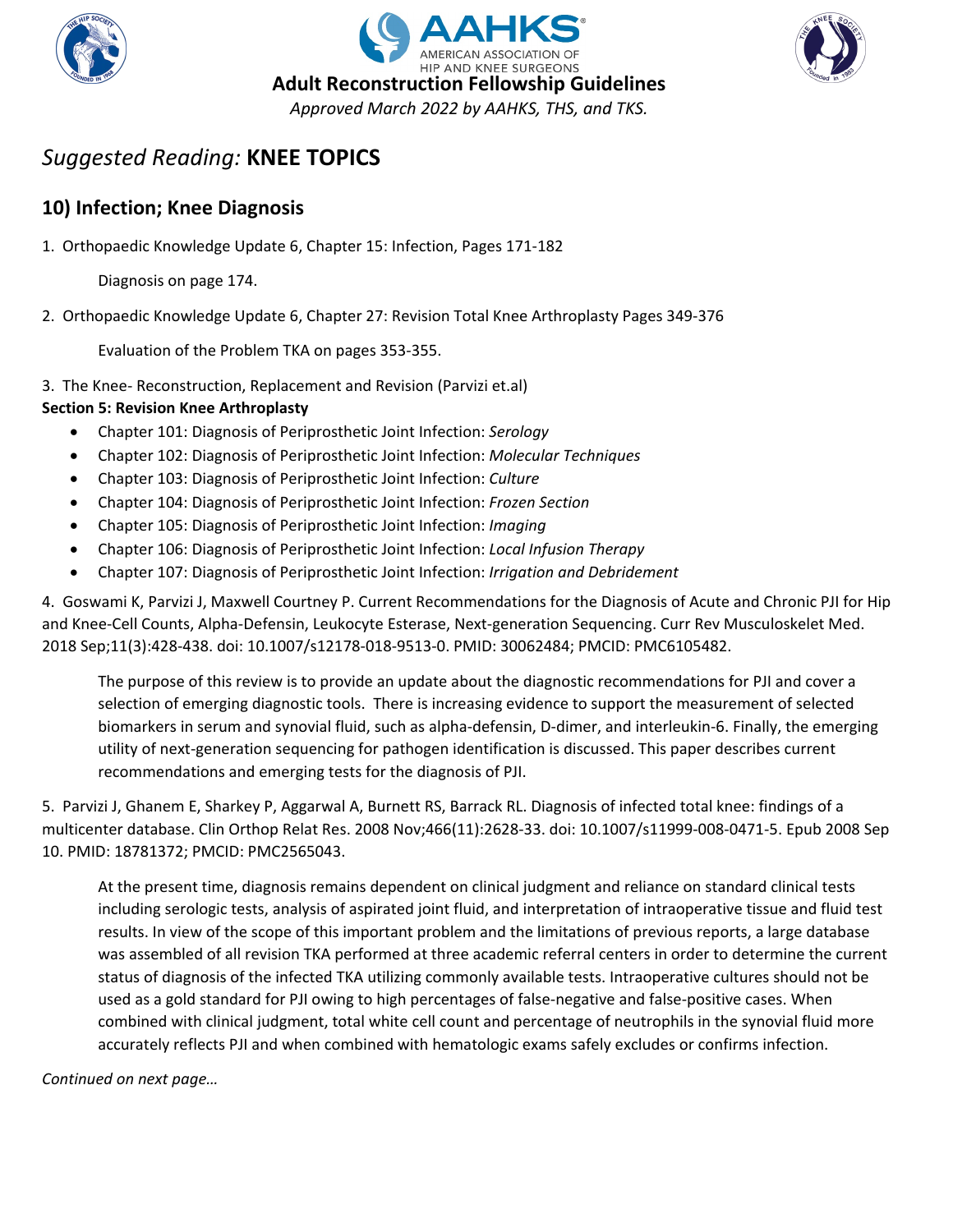





#### *Continued from previous page…*

6. Kunutsor SK, Whitehouse MR, Blom AW, Beswick AD; INFORM Team. Patient-Related Risk Factors for Periprosthetic Joint Infection after Total Joint Arthroplasty: A Systematic Review and Meta-Analysis. PLoS One. 2016 Mar 3;11(3):e0150866. doi: 10.1371/journal.pone.0150866. PMID: 26938768; PMCID: PMC4777569.

This study was a systematic review and meta-analysis to assess the associations between several patient-related factors and PJI. It consisted of longitudinal studies with at least one-year of follow-up for PJIs after total joint arthroplasty. Several potentially modifiable patient-related factors are associated with the risk of developing PJIs. Identifying patients with these risk factors who are due to have arthroplasty surgery and modulating these risk factors might be essential in reducing the incidence of PJI.

#### 7. Videos:

- *AAOS Guidelines on PJI: An Update*. Presented by Gregory Polkowski. International Congress for Joint Reconstruction (ICJR). February 26,2021. <https://www.vumedi.com/video/aaos-guidelines-on-pji-an-update/>
- *Prevention of PJI: What Strategies Are Proven to Work?* Presented by Ran Schwarzkopf. International Congress for Joint Reconstruction (ICJR). February 26,2021. <https://www.vumedi.com/video/prevention-of-pji-what-strategies-are-proven-to-work/>

### **11) Infection; Knee Management**

- 1. J Bone Joint Surg Am. 2017 Jan 4;99(1):19-24. PMID: 28060229
- 2. J Bone Joint Surg Am. 2019 Jan 2;101(1):14-24. PMID: 30601412
- 3. J Bone Joint Surg Am. 2019 Jun 19;101(12):1061-1069. PMID: 31220022
- 4. JAAOS "Antibiotic Stewardship for TJA in 2020" PMID 32898359

# **12) Unicompartmental Knee Arthroplasty**

- 1. J Bone Joint Surg Am. 2019. PMID: 31436656
- 2. J Bone Joint Surg Am. 2017 Jan 18;99(2):113-122. PMID: 28099301
- 3. JB JS Open Access. 2020. PMID: 33299963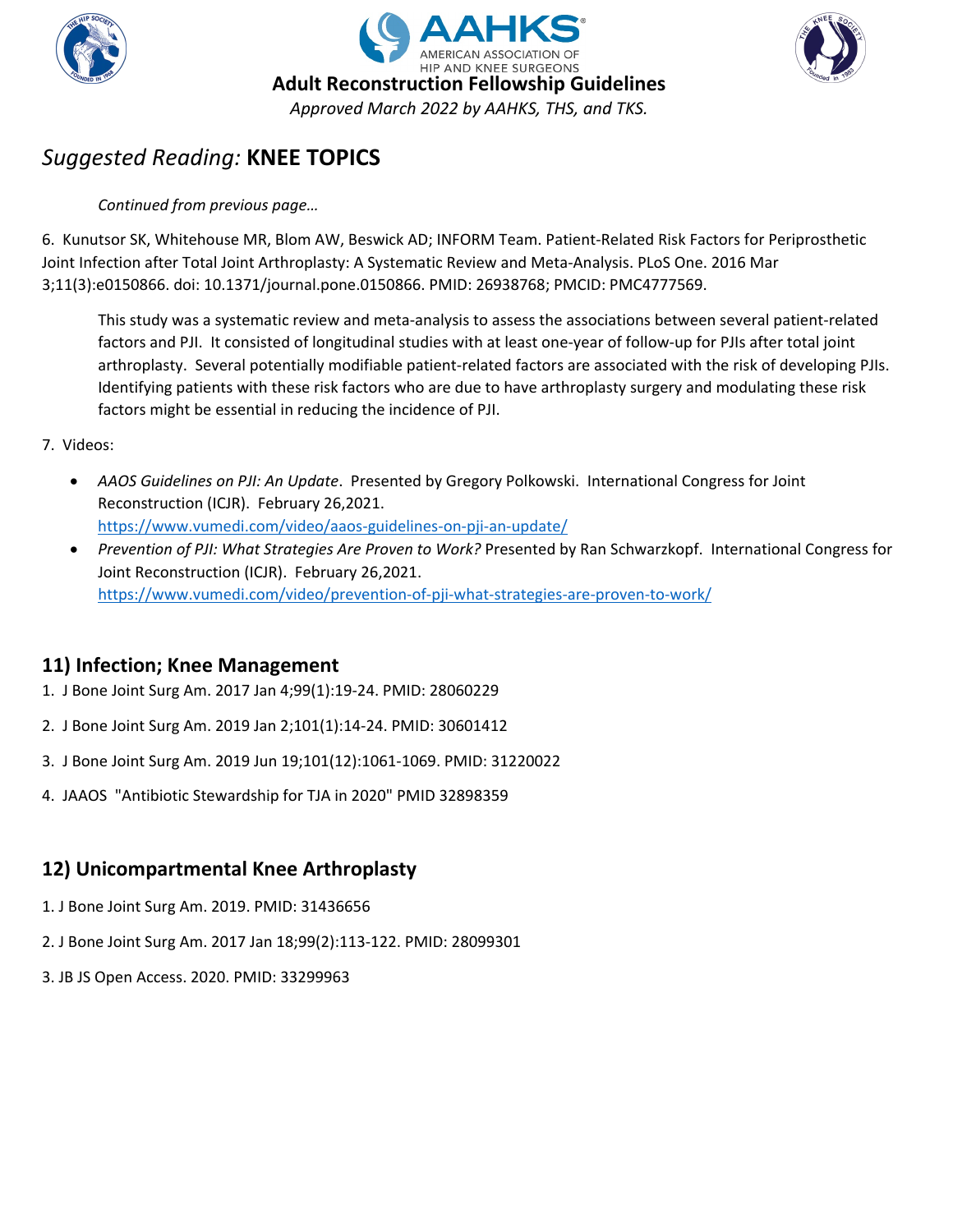





### **13) Revision TKA: Approaches, Bone Loss, Fixation, Constraint, Megaprosthesis**

- 1. J Bone Joint Surg Am. 2016. PMID: 27489319
- 2. J Bone Joint Surg Am. 2020. PMID: 32028316
- 3. J Bone Joint Surg Am. 2014 Apr 2;96(7):536-42. PMID: 24695919

# **14) Workup and Management of Painful TKA**

- 1. J Bone Joint Surg Am. 2019 May 15;101(10): 879-887. PMID: 31094979
- 2. J Bone Joint Surg Am. 2016 Aug 17;98(16): 1340-50. PMID: 27535436
- 3. J Arthroplasty. 2021 Jan 22: S0883-5403(21)00080-2. PMID: 33583666

# **15) TKA Alignment and Ligament Balancing:**

### **Anatomic vs. Kinematic; Gap Balancing vs. Measured Resection**

- 1. Orthopedic Knowledge Update 5. Chapter 9: Alignment and Kinematics of Knee Arthroplasty, pgs. 115-117.
- 2. CORR. 2017 Jan;475(1):9-20 PMID: 27113595
- 3. BJJ 2016 Oct;98-B(10):1360-1368 PMID: 27694590
- 4. CORR. 2020 Jun;478(6):1280-1282. PMID: 32118601
- 5. JAAOS. 2017 Jul;25(7):499-508. PMID: 28644188
- 6. Arch Orthop Trauma Surg . 2020 Sep;140(9):1245-1253. PMID: 32409905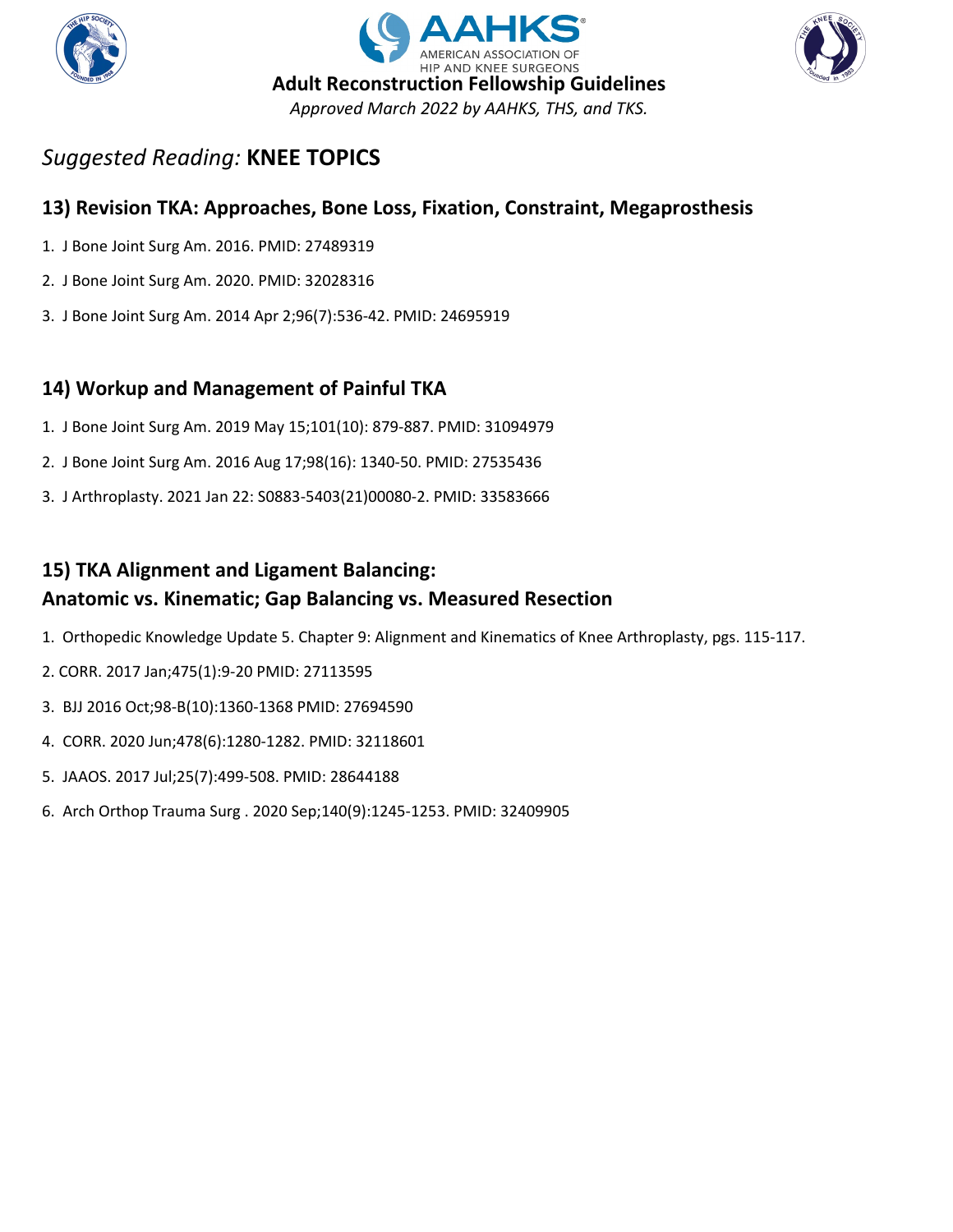





# **16) Technology in TKA: Navigation, Robotics, Accelerometers**

- 1. Orthopedic Knowledge Update 5. Chapter 14: Robotic-Assisted Knee Arthroplasty
- 2. Orthopedic Knowledge Update 5. Chapter 15: Computer-Assisted Knee Arthroplasty
- 3. BJJ. 2020 Apr;102-B(4):407-413 PMID: 32228069
- 4. CORR. 2020 Jun 8 PMID: 32530896
- 5. CORR. 2018 Jan;476(1):6-15 PMID: 29389753
- 6. JAAOS. 2018 Oct 15;26(20):709-716 PMID: 30134305

# **17) Patellofemoral Arthroplasty**

1. JBJS 2006. Leadbetter, Wayne B. MD; Seyler, Thorsten M. MD; Ragland, Phillip S. MD; Mont, Michael A. MD Indications, Contraindications, and Pitfalls of Patellofemoral Arthroplasty, The Journal of Bone & Joint Surgery: December 2006 - Volume 88 - Issue suppl\_4 - p 122-137 doi: 10.2106/JBJS.F.00856

2. Leadbetter, Wayne B MD; Ragland, Phillip S MD; Mont, Michael A MD The Appropriate Use of Patellofemoral Arthroplasty, Clinical Orthopaedics and Related Research: July 2005 - Volume 436 - Issue - p 91-99 doi: 10.1097/01.blo.0000172304.12533.41

3. Pisanu G, Rosso F, Bertolo C, et al. Patellofemoral Arthroplasty: Current Concepts and Review of the Literature. Joints. 2017;5(4):237-245. Published 2017 Oct 4. doi:10.1055/s-0037-1606618

4. Hans-Peter W. van Jonbergen, Dirk M. Werkman, Lex F. Barnaart, Albert van Kampen. Long-Term Outcomes of Patellofemoral Arthroplasty. The Journal of Arthroplasty. Volume 25, Issue 7,2010. Pages 1066-1071.ISSN 0883-5403. https://doi.org/10.1016/j.arth.2009.08.023.

5. Strickland, S. M., Bird, M. L., & Christ, A. B. (2018). Advances in Patellofemoral Arthroplasty. Current Reviews in Musculoskeletal Medicine, 11(2), 221–230. doi:10.1007/s12178-018-9477-0

- Dr. Amendola: Indications and technique. <https://www.vumedi.com/video/when-and-how-for-pf-arthroplasty/>
- Dr. Campbell: Pearls <https://www.vumedi.com/video/when-and-how-for-pf-arthroplasty/>